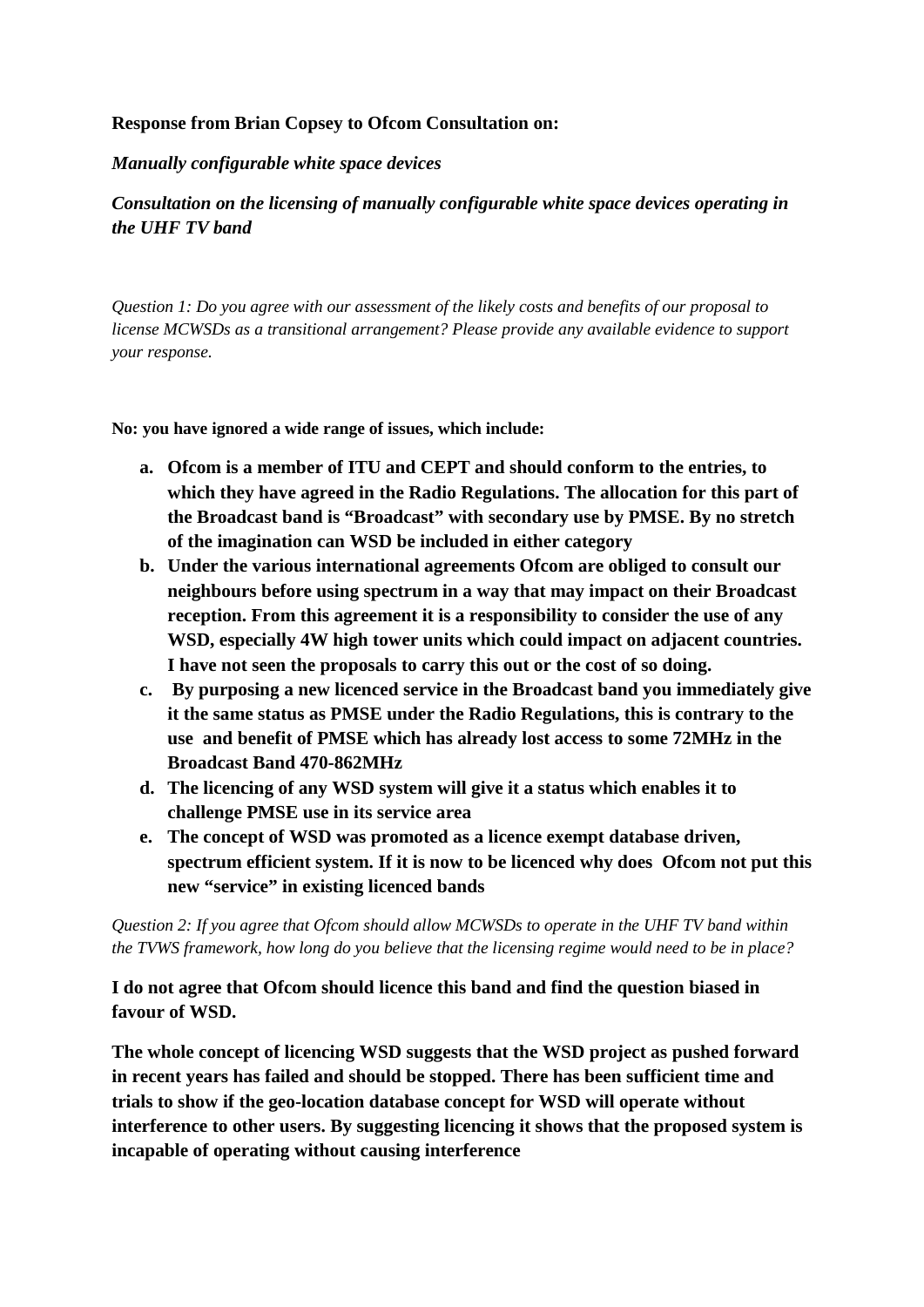*Question 3: If you agree that Ofcom should allow MCWSDs to operate in the UHF TV band within the TVWS framework, when do you believe it would be appropriate to conduct a review to assess whether there is an ongoing need to license MCWSDs?*

**I do not agree that Ofcom should licence this band and find the question biased in favour of WSD. Therefore no review will be necessary**

**The whole concept of licencing WSD suggests that the WSD project as pushed forward in recent years has failed and should be stopped. There has been sufficient time and trials to show if the geo-location database concept for WSD will operate without interference to other users, by suggesting licencing it shows that the proposed system is incapable of operating without causing interference**

*Question 4: Do you agree with the proposed terms of the draft licence as set out in Annex 5 and as discussed below?*

**No: you state this is to minimise cost to the WSD industry and Ofcom but have not considered contra costs for PMSE and TV reception.**

**The very fact that you now, after many years of discussion and testing, require to "Licence " these supposed cognitive systems show a total failure of the project, which should either now be scrapped or heavily modified to protect the existing users.**

**As a number of proposals from WSD companies appear to be for mesh networks providing a mobile phone style service and the WT Act licencing gives them equivalent legal status to other licenced users and will encourage Lawyers to challenge any requirement(including shutting down if they interfere) that Ofcom may make on their use.**

*Question 5: Do you think it would be beneficial for the licensing regime for MCWDs to cover both masters and slaves?*

**I do not believe any licence system should be put in place but if Ofcom chose to go ahead all WSD forms must be licenced otherwise how interference will be mitigated?**

*Question 6: Do you agree that our licensing regime should only apply to type A devices?*

**I do not believe any licence system should be put in place but if Ofcom chose to go ahead all WSD forms must be licenced otherwise how interference will be mitigated?**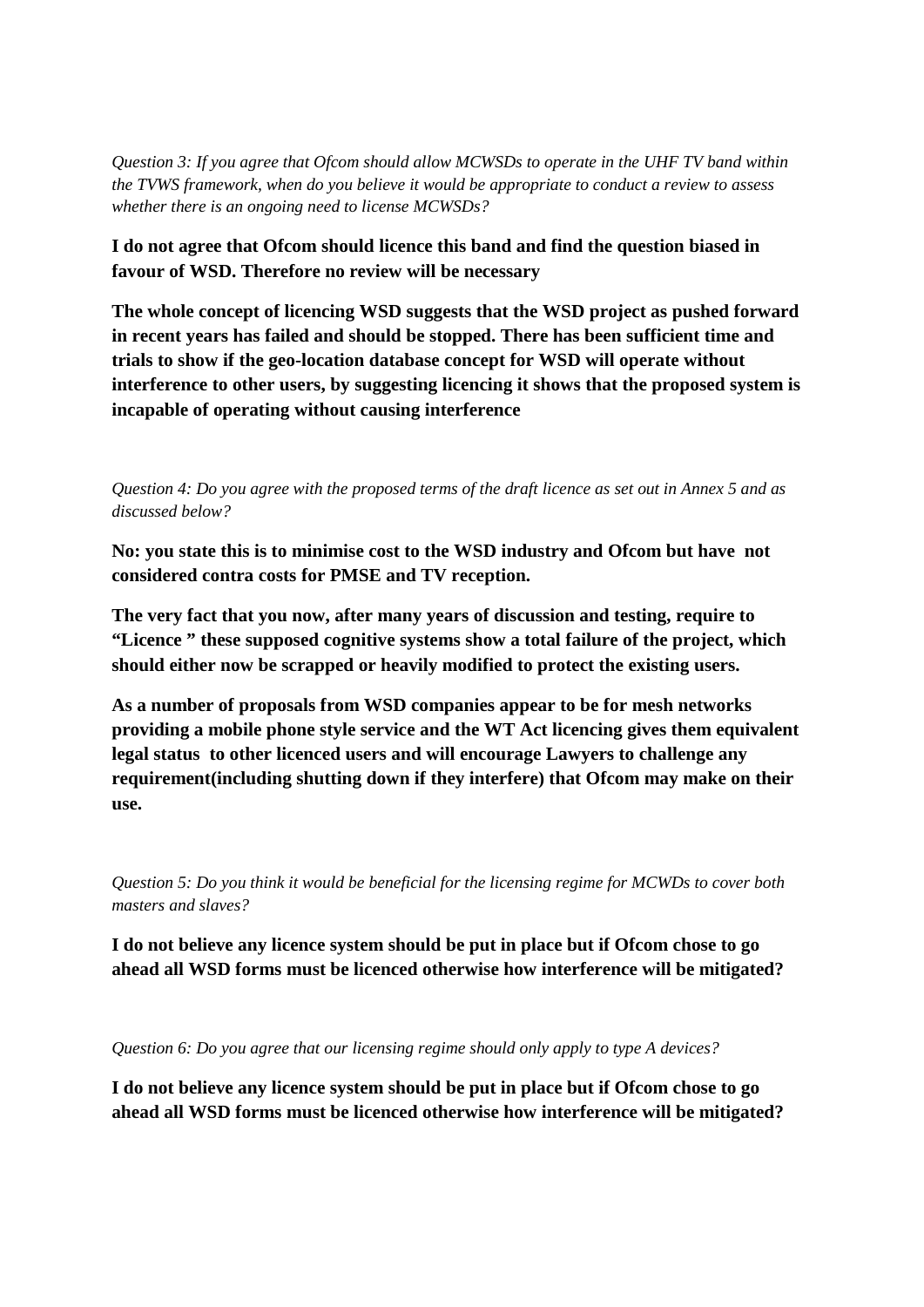*Question 7: Do you agree with our approach to allow a number of MCWSDs under the control of a single licensee to be subject to a single licence?*

# **NO: I do not believe any licence system should be put in place but if Ofcom chose to go ahead all WSD devices must be licenced otherwise how interference will be mitigated?**

*Question 8: Do you agree that the proposal for specific licence terms will mitigate the risks posed by the use of MCWSDs?*

**No: for all the reasons outlined above and how will PMSE users be compensated when it goes wrong and an extremely expensive event with large numbers of the paying public in attendance is ruined. In addition the use of a licence implies legal approval for such a device**

*Question 9: Do you consider the proposed licence terms are appropriate and proportionate?*

**No: they provide a legal status which will challenge the Radio Regulations and CEPT Report 25 use of this band and allow legal challenge to PMSE use at a given point if it interferes with the WSD commercial activities.**

*Question 10: Do you have any comments on our proposal to require applicants for licences to deploy MCWSDs to supply details of their QA process on application?*

**Yes: there are no independent plans to check on the competence of installers to carry out an installation and check its coverage or control. Ofcom should ensure that each installer attend an Ofcom agreed training course on the subject and installations should be inspected and technically checked by Ofcom before being allowed to go "on air"**

## *Question 11: Do you agree with the proposed technical conditions of the draft licence?*

**No: they do not provide sufficient technical control to provide protection to other users, especially with reference to intermodulation interference**

*Question 12: Do you have any comments on the proposed duration for this licence?* 

- **a. There should not be any licence**
- **b. If there is it should be as short as possible say 3 months**

*Question 13: Do you have any comments on our proposed licence fee of £1,500?* 

**YES: as there are a range of companies wishing to set up an equivalent mobile phone service, this is cheap and unfair to mobile operators**